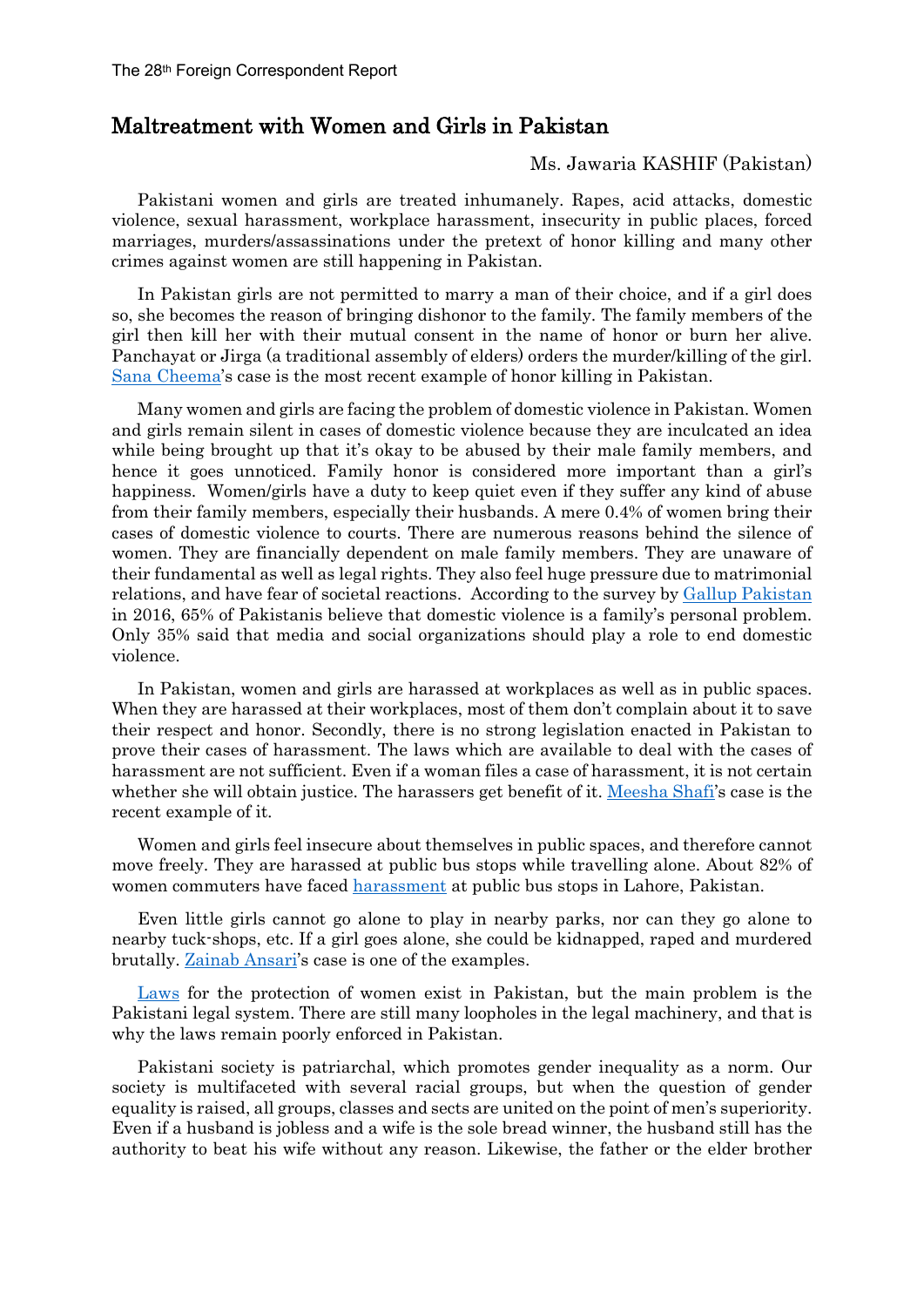## The 28th Foreign Correspondent Report

tortures his daughter or sister only to remind them that they are the heads of the household. The structure of the society, where men are taught that they are superior, gives more power to men.

Gender inequality is the root cause of the violence against women in Pakistan. Awareness must be raised among masses to promote gender equality so that men and women can make free choices without limitations set by stereotypes, rigid gender roles and prejudices.

To end gender discrimination and violence against women in Pakistan, the state, civil society and the private sector must work collectively. The government must put the legal machinery in action so that women and girls can have access to justice.